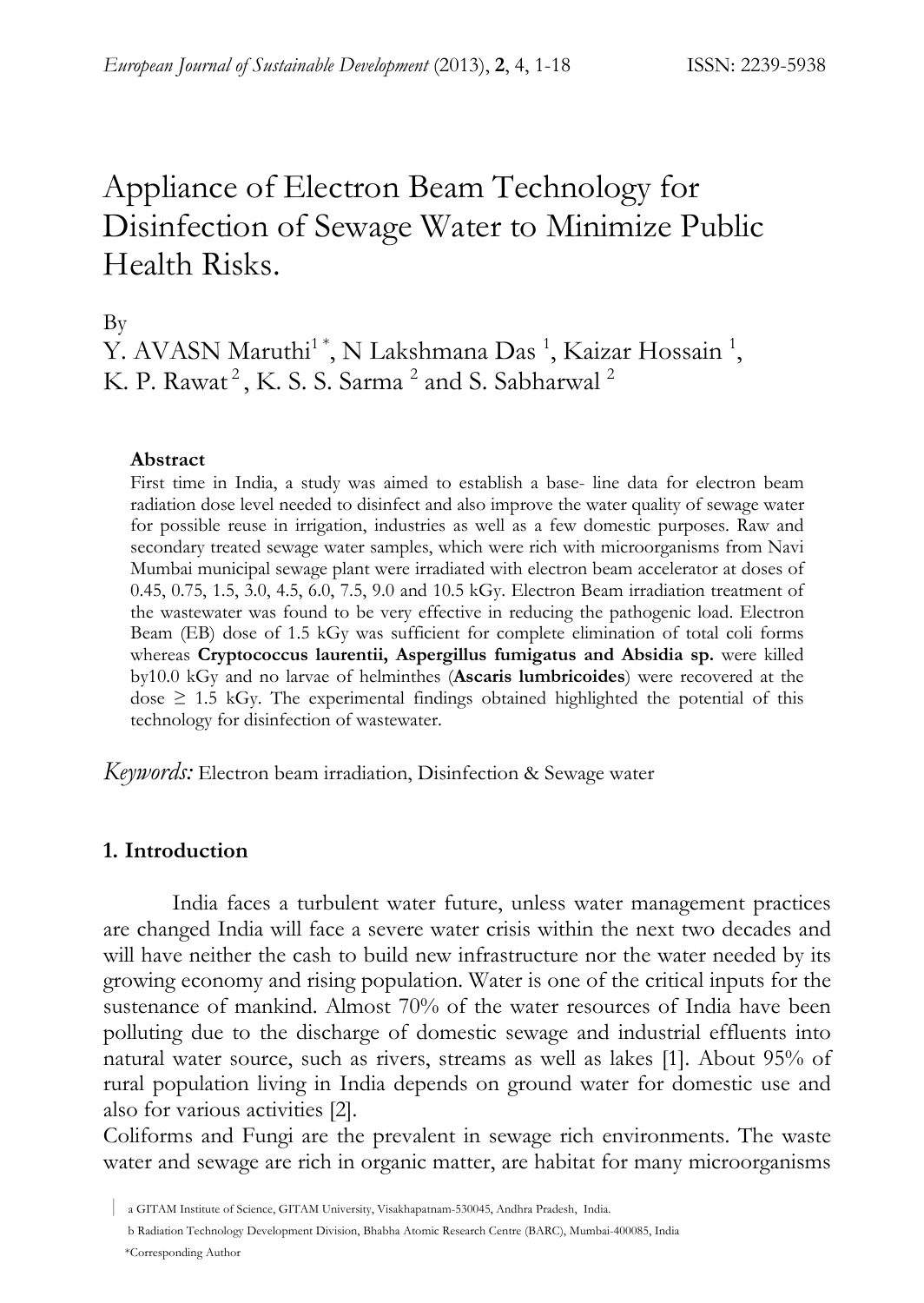[3] and domestic sewage is a rich source of human excreta, keratin, cellulose and lignin etc. where the occurrence of pathogenic microorganisms can be easily expected.

In general, the qualitative and quantitative composition of coliforms can be multifunctional bioindicator of environmental pollution with sewage. It means that the composition indicates not only the presence of faecal contaminants in the environment but also respond to the changes in environmental conditions. Additionally, the fungal growth informs us about the infection risk associated with the contamination of the environment with potential fungal pathogens [4].

Recently, application of ionizing irradiation, especially electron beam radiation that is generated from electron beam accelerator to treat sewage water has attracted the environmentalists. It was reported that ionizing radiation induces both the degradation of numerous compounds and the inactivation of microorganisms in sewage on irradiation, depending on the type of energy and dose rate [5, 6 & 7].

Many disease-causing viruses, parasites, and bacteria also are present in wastewater and enter into community whenever possible. These pathogens often originate from people and animals that are infected with or are carriers of a disease. Graywater and blackwater from typical homes contain enough pathogens to pose a risk to public health. Other likely sources in communities include hospitals, schools, farms, and food processing plants. Some illnesses from wastewater-related sources are relatively common.

Sewage system has to be established to collect the waste material; however, providing sewers for the cities is not a complete solution of the problem of excreta disposal, because sewage disposal into water resources or land would actually lead to the spreading of intestinal diseases and other environmental hazards. The character and degree of wastewater treatment depend on the raw water whether it is from factories or residential, and also on the system used. If wastewater is to be used for irrigation of agriculture crops, in an instructed manner, including a high degree fruit and vegetables usually consumed uncooked, disinfection is necessary to inactivate the pathogens. Additional processes may be required to remove certain resistant protozoan or helminthes.

In water as well as wastewater, the principal component is water. Therefore, it would be expected that the effect of ionizing radiation might be dominated by interaction of radiation and water [8]. As far as pure water is concerned, when exposed to ionizing radiation, the radiolysis of water can be presented as following equation [9].

# $\rm H_2O \rightarrow [2.7]OH* + [2.6]e_{aq}$   $\rm \cdot +[0.6]H* + [2.6]H_3O^+$   $\rm \ +[0.7]H_2O_2 + [0.45]H_2$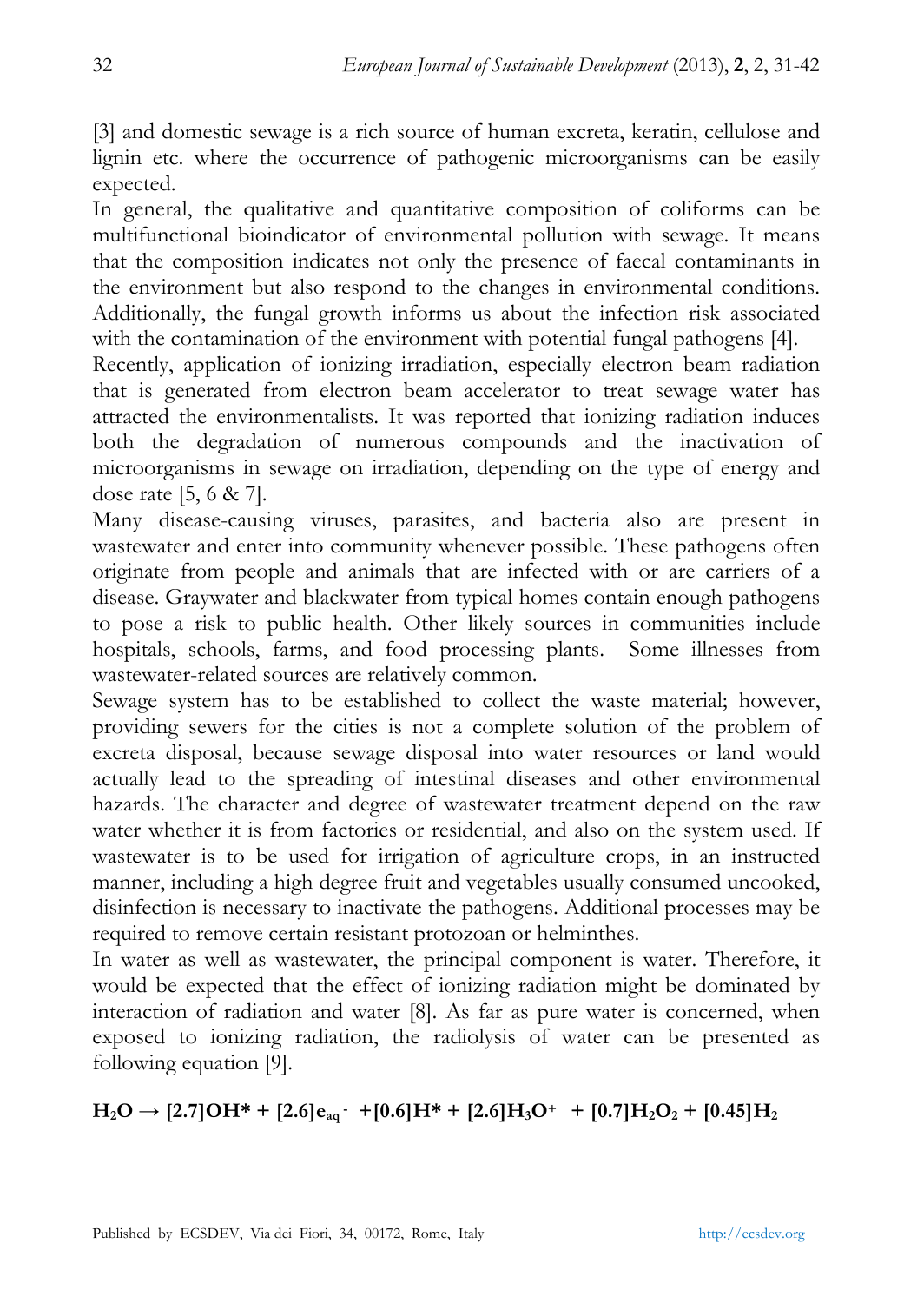So if we consider pure water, each 100eV absorbed by water will result in the generation of 2.7 radical OH\*, 2.6  $e_{aq}^-$ , 0.6 radical H\*, 2.6H<sub>3</sub>O<sup>+</sup>, 0.7 molecule of  $H<sub>2</sub>O<sub>2</sub>$  and 0.45 molecule of  $H<sub>2</sub>$  [10].

Powerful oxidizing and reducing species (e.g., OH,  $e_{aq}^A$ , H) and molecular products (e.g.,  $H_2$ ,  $H_3O_2$ ) are produced due to the interaction between radiation and water, so these chain reactions lead to the phenomenon as described earlier by Parker and Darby (1995) Sommers and Glenn (2006) and Maruthi et.al (2011) [11, 12 & 13].

The ionizing radiation affects with matter in two ways: directly and indirectly. In direct interaction, the ionizing radiation affects with critical molecules like DNA and proteins present in the microorganism causing cell death.

# $H_2O \rightarrow OH^*$ ,  $e_{aq}^-$ ,  $H^*$ ,  $H_{2}$ ,  $H_2O_2$

**OH\*, e<sub>aq</sub>**,  $H^*$  + **DNA** (in microorganism)  $\rightarrow$  Damage to DNA

During indirect interaction, radiolysis products of water results in the formation of highly reactive intermediates which then react with the target biomolecules culminating in the cell death. Therefore, the effects of Electron beam irradiation on the inactivation of microorganisms, mainly on the pathogens present in sewage water were investigated.

The objective of this study was disinfection of sewage water using Electron Beam (EB) technology and also to prove that EB technology is a promising technology over conventional disinfection techniques. The EB treated sewage water can be effectively used in irrigation (agriculture fields and aesthetic purpose) as well as in industries as it does not contain any pathogens, on the other hand public health should be protected.

# **2. Material and Methods**

 For a comparative study ,the water samples were collected from two different domestic sewage water treatment plants (A&B), Mumbai (inlet area from where raw sewage is entering into the plant and outlet i.e. prior to chlorination) those are employing conventional disinfection methods to disinfect sewage water. The samples were brought to the laboratory with the help of sterile plastic bottles kept them in ice boxes and analysed for total microbial count by adopting standard procedures [14].

# **2.1 Irradiation of sewage water**

 A laboratory scale study was carried out regarding the possibility of electron beam application for sewage water disinfection. To carry out the experiment the stainless steel belt conveyor was constructed for irradiation under continues flowing condition. The width and depth of water container was designed to 60 cm and 0.7 cm respectively, which was fit to the penetration range of experimental accelerator. The rate of sewage water moving through conveyor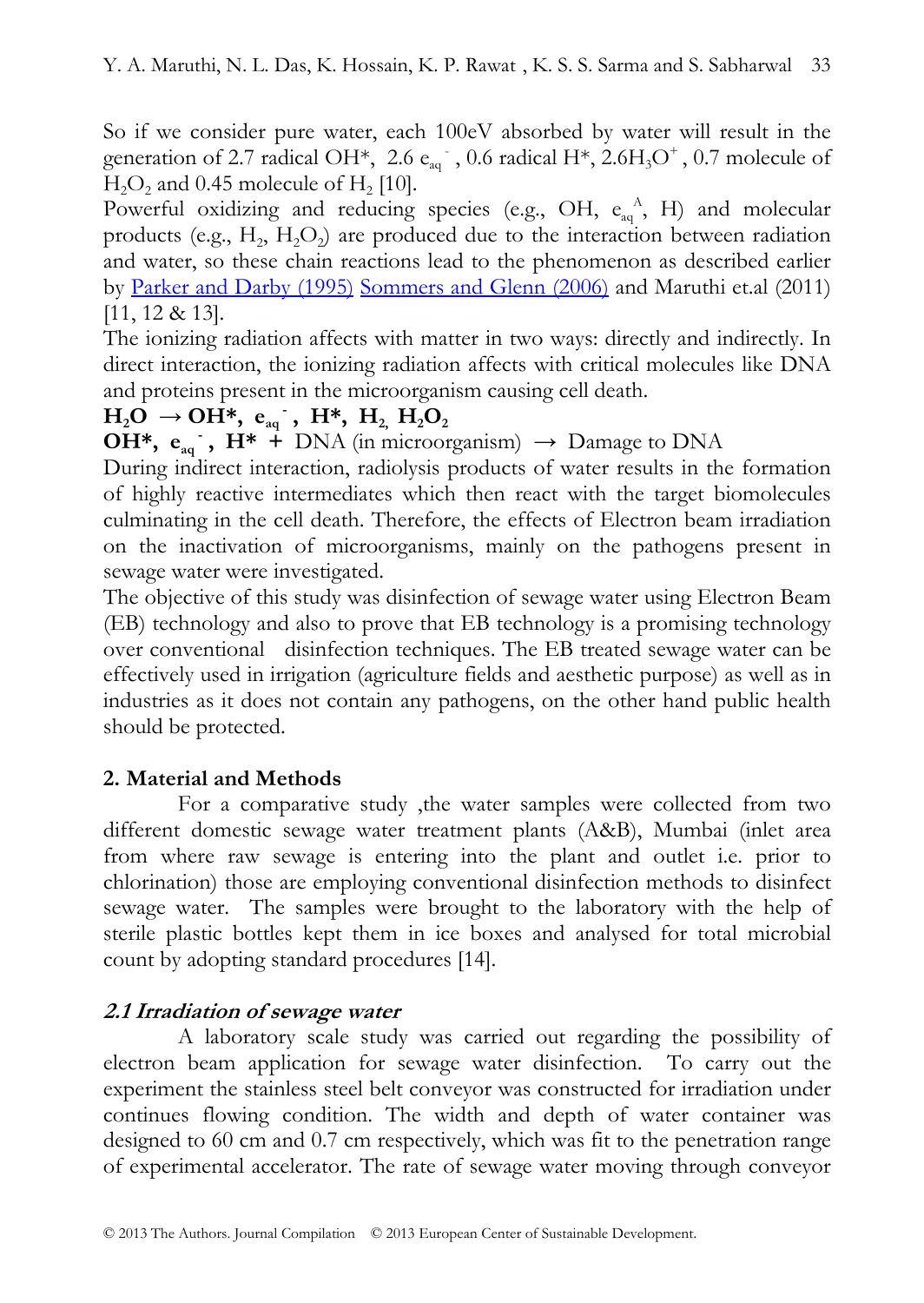belt was controlled in  $\sim$  3000 cc / min, which treat up to 1.5 m<sup>3</sup> / hr. The radiation experiment was carried using ILU-6 Accelerator (ILU-6 pulse Accelerator parameters are shown in table-1), at Electron Beam Facility of the Radiation Technology Development Division of the Bhabha Atomic Research Centre, Mumbai, India. Then all samples were analysed for same parameters after EB treatment at different doses (0.45kGy, 0.75kGy, 1.5kGy, 3kGy, 4.5kGy, 6kGy, 7.5 kGy, 9 kGy &10 kGy) at room temperature.

| Energy                     | $2 \text{ MeV}$    |
|----------------------------|--------------------|
| Average Beam Current       | 1.2 <sub>m</sub> A |
| Pulse repetition frequency | 10 <sub>Hz</sub>   |
| Conveyor Speed             | $\sim$ 10 cm/sec   |
| Pulse current              | $250 \text{ mA}$   |
| Pulse accelerator duration | $\sim$ 500 µS      |

**Table –1** ILU-6 pulse Accelerator parameters during the experiment

The dosimetry study was carried out by using FWT60 radio chromic films calibrated by Graphite Calorimeter.

#### **3. Microbial count**

Plate count method was used to enumerate the microbial count. The Hi-Media Plate count Agar (M091-500G) was used for Total bacterial Count, Hi-Media MacConkey Agar (M081A) for **coliforms** and Hi-Media **Salmonella-Shigella** Agar (M108) for **Total Salmonella-Shigella** were used. The wastewater samples were diluted in Phosphate buffer (Hi-Media M 461) and were used on spread plate method on agar, then incubated at  $37^{\circ}$ C until Colony formation was observed. Potato dextrose agar (PDA) was used for fungi culturing and immediately after irradiation morphological and developmental status of eggs was examined microscopically [15]. These eggs were incubated for 8 weeks. From the resulted growth were observed by their colonial morphology, stained with Lacto phenol Cotton blue dye and photographed by using Binocular Digital Research Microscope (from *Labomed*, USA) and analyzed by using a software *Progres Capture Pro.* The microphotographs were identified by comparing with available literature.

### **4. Results and Discussion**

The effect of electron beam radiation on pathogenic microorganisms in sewage water were evaluated as a function of absorbed dose by determining the change of microbial load as shown in fig.1-8 and table No.2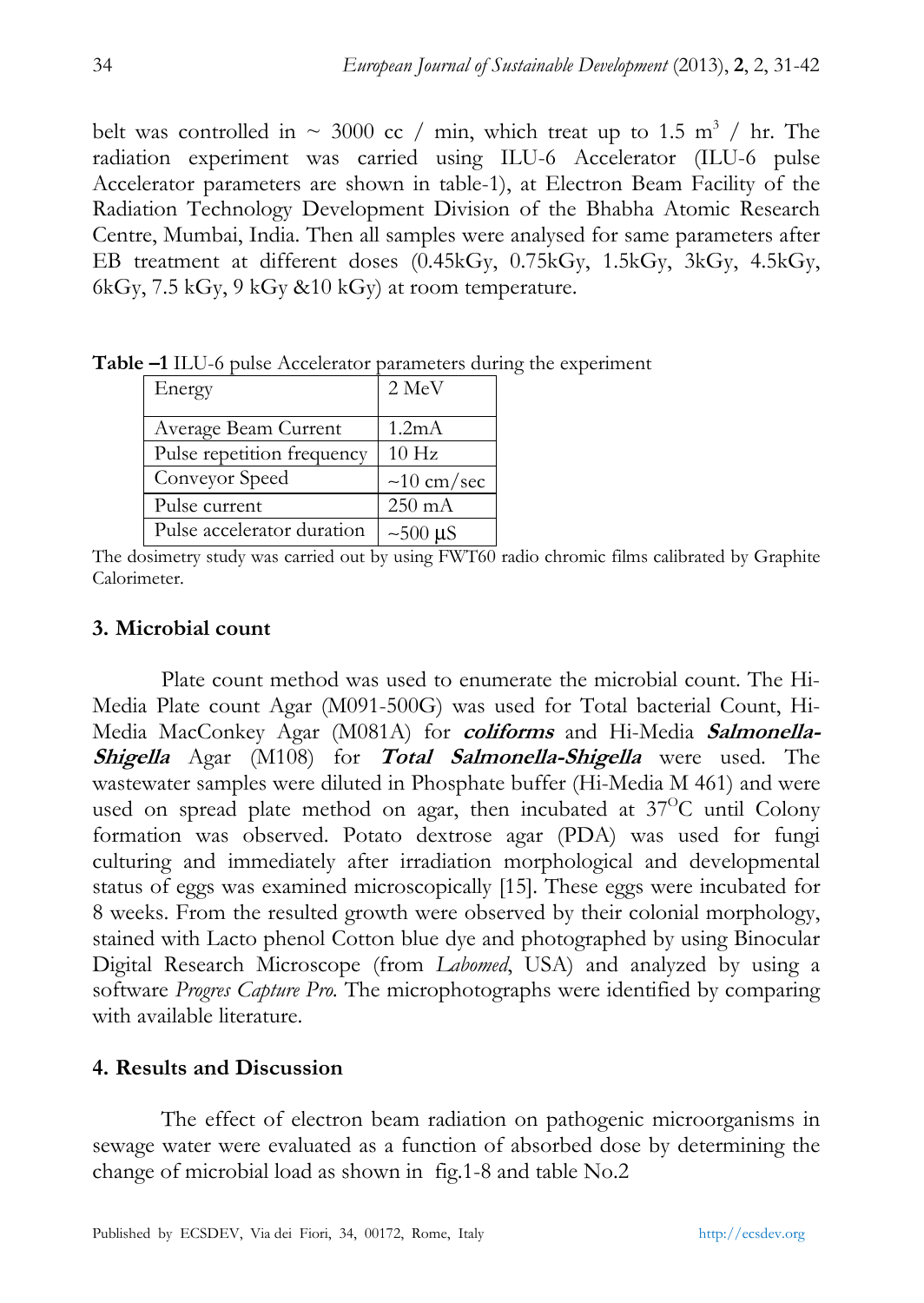#### **4.1 E B treatment is substitute for Chlorine disinfection**

Presence of oxygen is important in the process as the oxygen is a known radiosensitizer which helps in fixing the radiation damage done to cells thereby inhibiting theirself repair mechanism and resulting in inactivation of the microorganism [16]. As a result, small molecules may be broken into shorter chains and/or so activated that the potential for chemical reactions is increased. In the connection the electron also produce ozone, peroxide, hydroxide ions, and oxygen ions in even pure water. These products of irradiation are very strong oxidants due to ionization and absorption of energy into the molecular chain structure and breaking molecular structures [17].

Samples were obtained from the treatment plant to examine the inactivation of microorganisms with radiation technology and shown the inactivation of total and faecal *coliforms* (organisms per ml) in the raw inlet and unchlorinated outlet water samples. Our study observed that total pathogenic microorganisms were reduced to below detection limit.

 In case of treatment plant-A, inlet sewage water sample, total bacterial count, total **coliforms,** total **Salmonella-Shigella, Cryptococcus laurentii, Aspergillus fumigatus, Absidia sp and Ascaris lumbricoides** were reduced from  $6.1 \times 10^5$  to 0 at 3.0 kGy,  $9.6 \times 10^4$  to 3 at 0.75 kGy,  $4 \times 10^3$  to 0 at 0.75 kGy,  $1.2 \times 10^3$  to 0 at 9 kGy,  $0.9 \times 10^3$  to 0 at 10 kGy,  $0.6 \times 10^3$  to 0 at 10 kGy and 0.5 × 10 to 0 at 1.5 kGy respectively where as outlet, total bacterial count, total **coliforms,** total **Salmonella-Shigella, Cryptococcus laurentii, Aspergillus fumigatus, Absidia sp and Ascaris lumbricoides** were reduced from  $4.8 \times 10^4$ to 0 at 3.0 kGy,  $1.6 \times 10^4$  to 1 at 1.5 kGy,  $5 \times 10^3$  to 0 at 0.75 kGy (Fig.1&2), 3.7  $\times$  10<sup>3</sup> to 0 at 10kGy, 3.8  $\times$  10<sup>3</sup> at 10 kGy, 5.1  $\times$  10<sup>2</sup> to 0 and 5.1  $\times$  10 to 0 at 1.5 kGy (fig-1-8). Similarly for treatment plant-B, inlet total bacterial count, total **coliforms,** total **Salmonella-Shigella, Cryptococcus laurentii, Aspergillus fumigatus, Absidia sp and Ascaris lumbricoides** were reduced from reduced from  $6.8 \times 10^5$  to 0 at 3.0 kGy,  $10.6 \times 10^4$  to 36 at 0.75 kGy  $1.4 \times 10^4$  to 23 at 0.75 kGy,  $1.7 \times 10^3$  to 0 at 10 kGy,  $0.8 \times 10^3$  to 0 at 10 kGy,  $1.2 \times 10^2$  to 0 by10.0 kGy and  $0.4 \times 10$  to 0 at 1.5 kGy (fig-1-8) and in outlet sewage total bacterial count, total **coliforms,** total **Salmonella-Shigella, Cryptococcus laurentii, Aspergillus fumigatus, Absidia sp and Ascaris lumbricoides** were reduced from  $5.2 \times 10^4$  to 0 at 3.0 kGy,  $1.9 \times 10^4$  to 1 at 1.5 kGy 5.4  $\times 10^3$  to 13 at 0.75 kGy,  $1.7 \times 10^3$  to 0 at 9 kGy,  $0.8 \times 10^3$  to 0 at 9 kGy,  $1.2 \times 10^2$  to 0 by10.0 kGy and  $0.4 \times 10^2$  to 0 by 3 kGy (fig-1-8). In the present study ova of helminthes were found in raw sewage *(***Ascaris lumbricoides**). The mean number of this species ranges between  $45-80$  eggs per liter. The eggs were incubated for 8 weeks after this period no larvae were observed and it was shown the efficiency of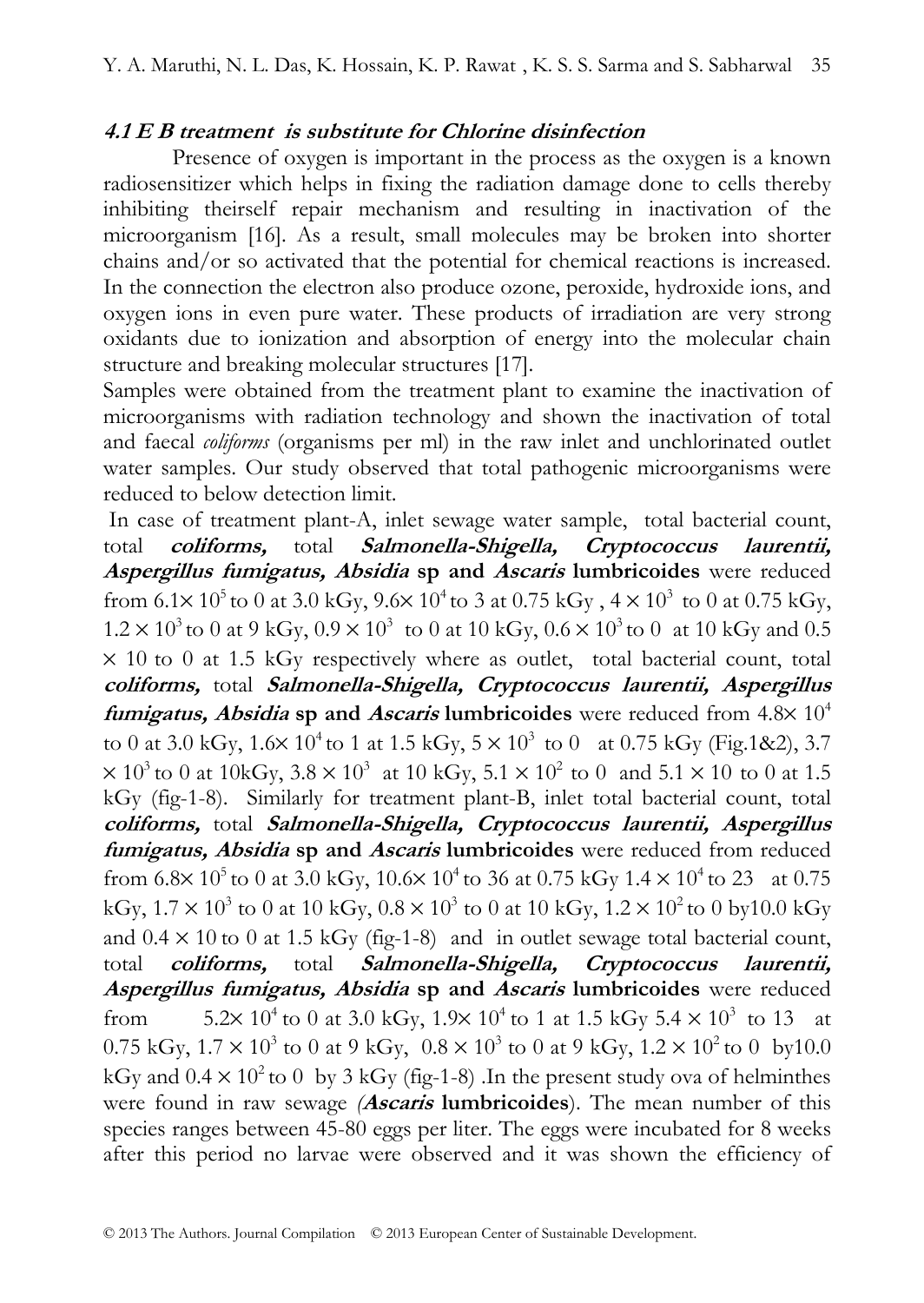radiation treatment to destroy **Ascaris** ova viability and found that no ova were viable after exposure to 0.75 KGy  $(D_{10}$  at 0.45).



**Figure 1** *Effect of E B radiation on sewage bacteria (treatment plant-***A***, Inlet Sample)* 



**Figure 2** *Effect of E B radiation on sewage bacteria (treatment plant-***A***, Treated sewage Sample of outlet before chlorination)*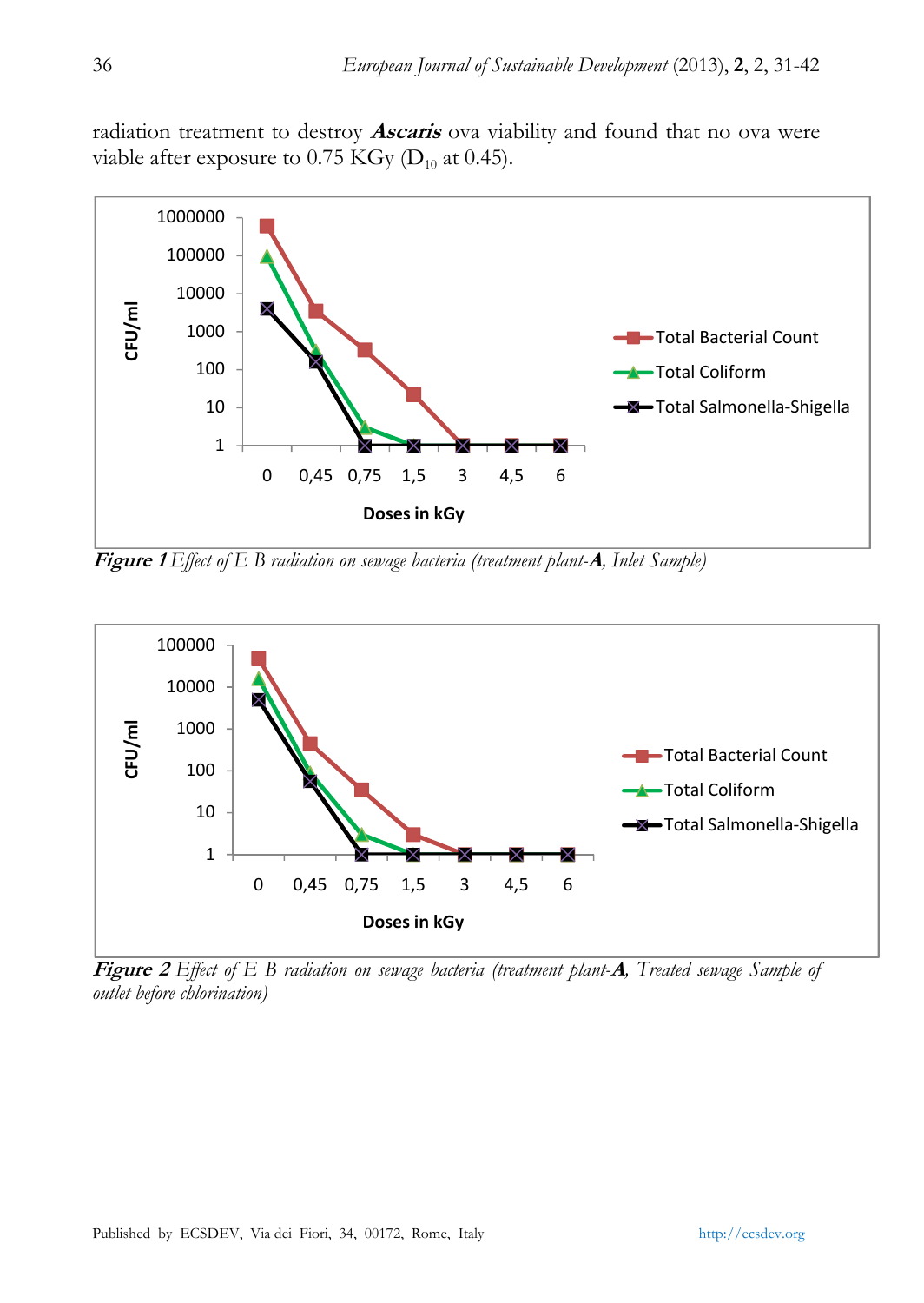

**Figure 3** *Effect of E B radiation on sewage bacteria (treatment plant-***B***, Inlet Sample)* 



**Figure 4** *Effect of E B radiation on sewage bacteria (treatment plant-***B***, Treated sewage Sample of outlet before chlorination)* 



**Figure 5** *Effect of E B radiation on sewage fungi and ova of helminthes (treatment plant-***A***, Inlet Sewage Sample)*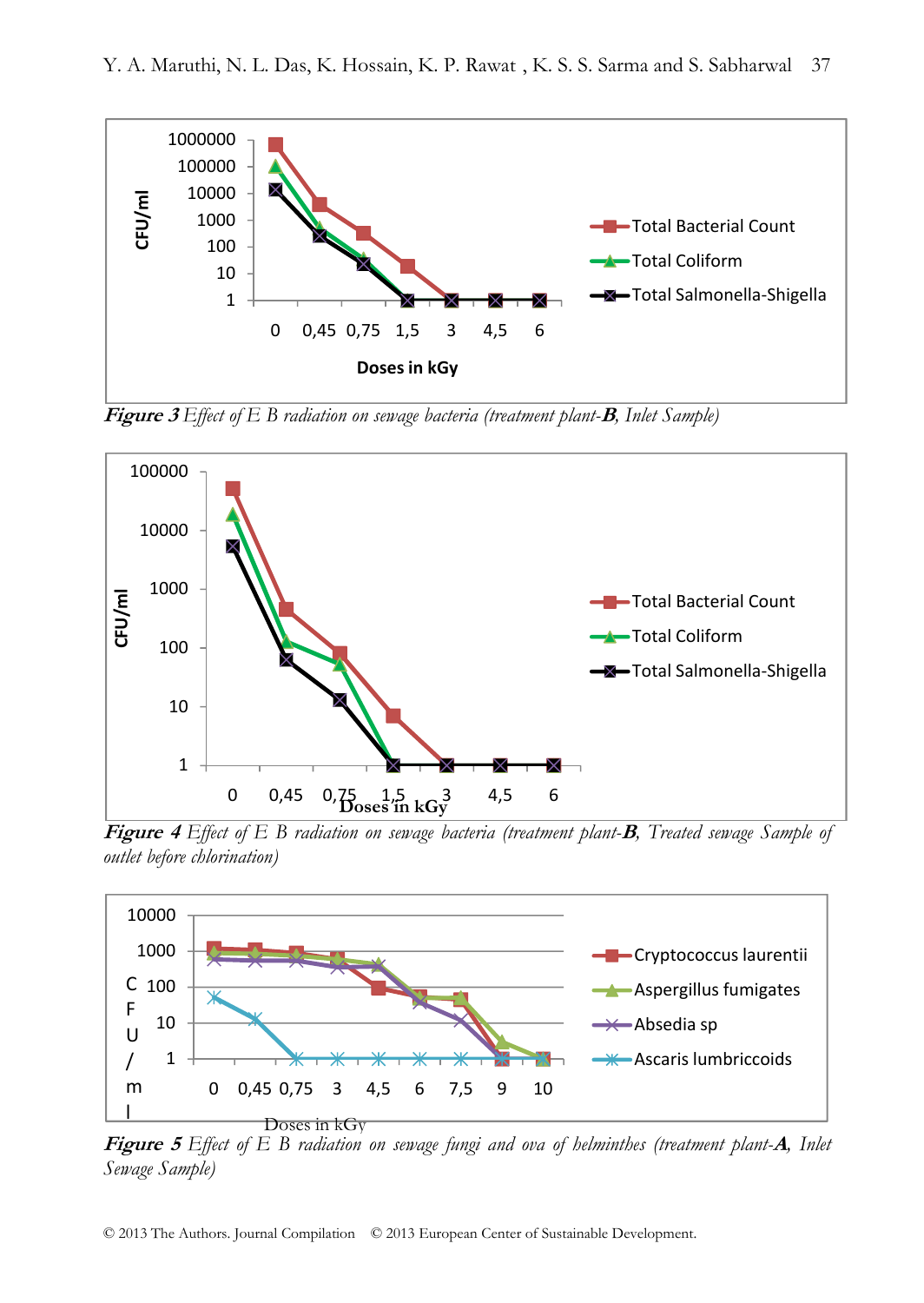

**Figure 6** *Effect of E B radiation on sewage fungi and ova of helminthes (treatment plant-***A***, Treated sewage sample of outlet before Chlorination)* 



**Figure 7** *Effect of E B radiation on sewage fungi and ova of helminthes (treatment plant-***B***, Inlet Sewage Sample)*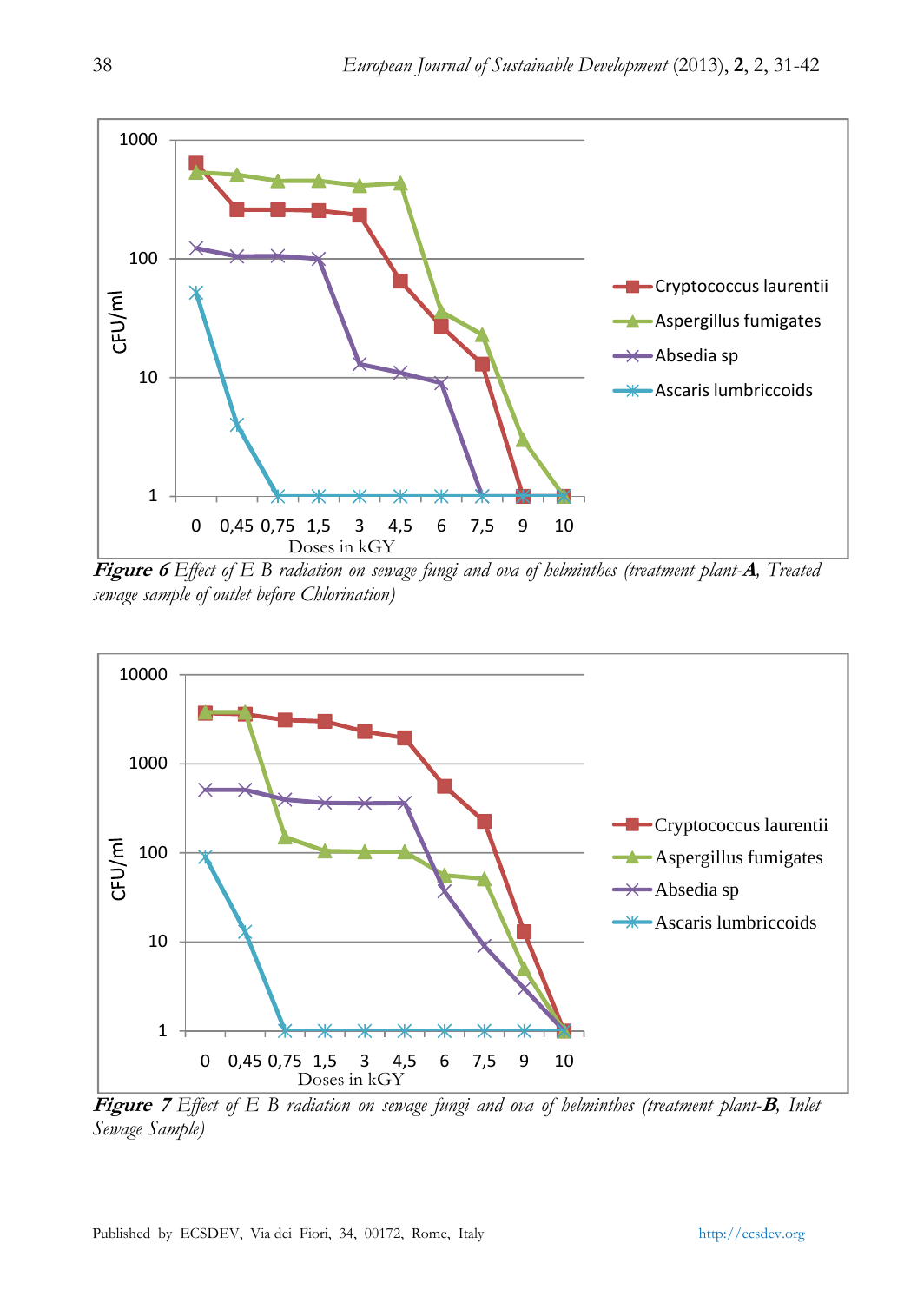

**Figure 8** *Effect of E B radiation on sewage fungi and ova of helminthes (treatment plant-***B***, Treated sewage sample of outlet before chlorination)* 

The gross appreciation of radiation effects on microorganisms is made by the way of two main parameters. A) The lethal dose for which the whole of microorganisms is killed or inactivated. B) The  $D_{10}$  Value that corresponds to the dose for which the number of viable microorganisms presents in the initial medium is decreased by 1log. The radiation dose required to inactivate the pathogenic bacteria is generally defined in terms of the  $D_{10}$  value, which is the radiation dose required to reduce (through inactivation or cell death) the microbial concentration by a factor of ten or by one log cycle. This principle was the basis for producing radiation sterilized, single use medical products and is now well established in industry worldwide [18]. Based on the same principle, the pathogens present in sewage water can be also effectively removed by exposure to high energy radiation. In this study EB treatment was found to be very effective in reducing the bacterial count, especially total **coliforms** count to a safe level and the D<sub>10</sub> values of the **Total Bacterial Count, Total Coliforms, Total Salmonella-Shigella and Ascaris lumbricoides** was found to be  $\leq 0.4$  kGy (Table-2) and 1.5 kGy was sufficient for 5 log elimination of total coli forms. (As shown Fig.-1-4) The effectiveness of gamma and EB in eliminating bacterial load was also reported by Basfar et al (2002) & Rawat et al (1998) [19 & 20], for **Cryptococcus laurentii** is was  $\leq 0.4$  kGy, *Aspergillus fumigatus* and *Absidia*  $sp \leq 6$  kGy was In the present study ova of helminthes were found in raw sewage **(Ascaris lumbricoides**). The irradiation was made and the effect of the radiation detected compared to the control after incubation and no larvae were recovered at dose >1.0 KGy. Capizza, *el* al (1999) [21] found life larvae in the rate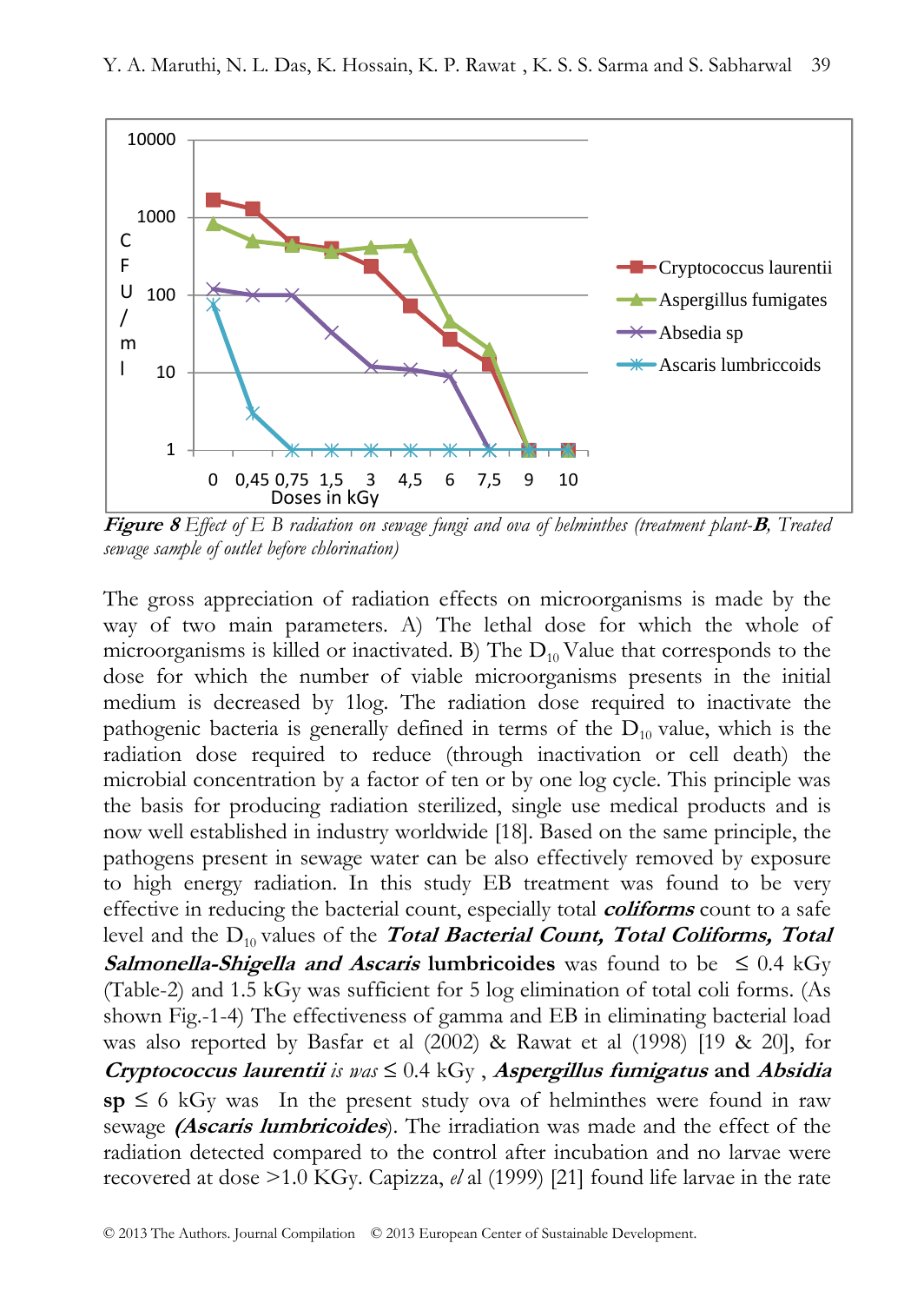of radiation below 0.75 KGy. **Ascaris lumbricoides** is a warm that causes infection, in man all over the world. Millions of people are annually reported as infected. The infection causes heavy losses in resources and mortalities [22].

| S.No | Organisms                  | $D_{10}$ Value |  |  |
|------|----------------------------|----------------|--|--|
|      | Total Bacterial Count      | $\leq 0.45$    |  |  |
| 2    | Total Coliforms            | $\leq 0.45$    |  |  |
|      | Total Salmonella- Shigella | $\leq 0.45$    |  |  |
|      | Cryptococcus laurentii     | $\leq 4.5$     |  |  |
|      | Aspergillus fumigates      | $\leq 6$       |  |  |
| -6   | Absidia sp                 | $\leq 6$       |  |  |
|      | Ascaris lumbriccoides      | $\leq 0.45$    |  |  |

**Table -2. D<sub>10</sub>** Value for test microorganisms.

#### **4.2 Economic feasibility of e- beam over conventional sewage water treatment methods**

**Table-3.** Cost estimation of conventional and radiation based technology for sewage water treatment. (US  $\frac{1}{2}$ / m<sup>3</sup>).

| m <sup>3</sup><br>dav | Electron Beam | Ozone |       | Chlorine |
|-----------------------|---------------|-------|-------|----------|
| 10,000                | 0.29          | 0.25  | 0.17  | 0.013    |
| 50,000                | 0.073         | 9.086 | 0.171 | 0.013    |
| 100,000               | 0.050         | 0.064 | 0.054 | 0.013    |
| 200,000               | 0.041         | 0.053 | 0.047 | 0.013    |

(US \$/ m3 Total cost including operation, capacity and discharge water).

The conventional treatment for sewage sludge involves stabilization by aeration or digestion (at about 35°C) to reduce the numbers of pathogens, especially of bacteria such as salmonellae by 1 or 2 log units. To obtain a safe hygienic sludge, further reduction of pathogens by about 3 log units is necessary.

Disinfection by chlorination can be problematic, under some circumstances. Chlorine can react with naturally occurring organic compounds found in the water supply to produce compounds known as disinfection byproducts (DBPs). The most common DBPs are trihalomethanes (THMs) and haloacetic acids (HAAs). Due to the potential *carcinogenicity* of these compounds, drinking water regulations across the developed world require regular monitoring of the concentration of these compounds in the distribution systems of municipal water systems. The World Health Organization has stated that the "Risks to health from DBPs are extremely small in comparison with inadequate disinfection.

The design of waste water treatment plant is usually based on the need to reduce organic loads to limit pollution of the environment. Pathogen removal has very rarely been considered and observed but for reuse of effluents in agriculture, this must be of primary concern. Treatment to removal waste water constituents that may be toxic or harmful to crops, aquatic plants and fish is normally not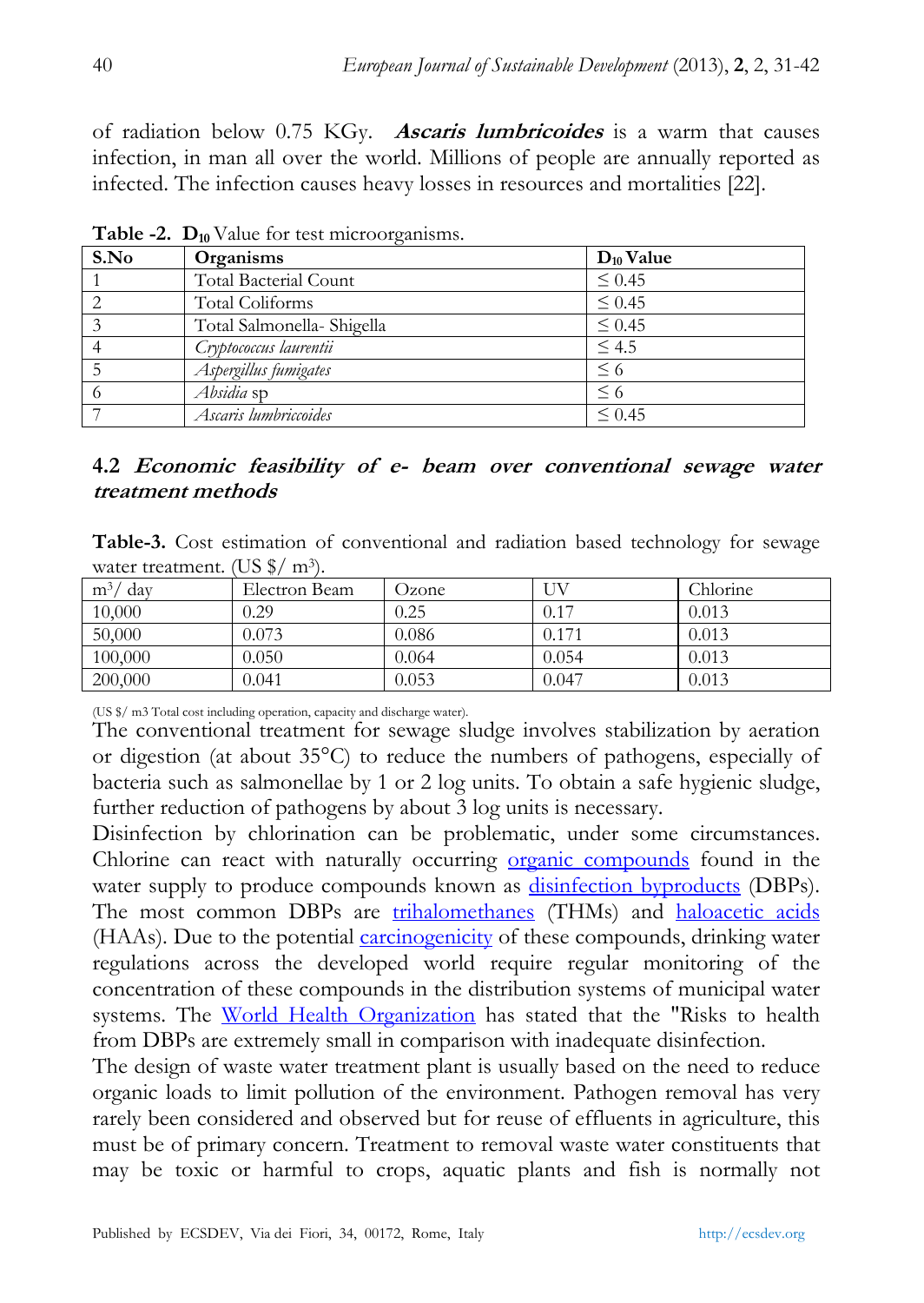economically feasible. However, the removal of toxic elements and pathogens that may affect human health need to be considered [23]. Even though our present study is costly, The EB treated sewage water can be effectively used in irrigation as well as in industries as it does not contain any pathogens. (Table-3) [13].

#### **Conclusions:**

According to the tendency of searching for cleaner alternative methodologies, the seed treatment technology using ionizing radiation produced by electron accelerators (electron beam- EB) presents as an environmental friendly alternative without the use of chemicals. In conventional method, the chlorination of water results in the formation of toxic organo-chlorine products, which are mutagenic and carcinogenic in nature. This study accentuates implementation of electron beam technology for sewage water disinfection for developing countries to combat against water scarcity.

#### **Acknowledgments**

This work was funded by the DAE (Department of Atomic Energy), BRNS (Board of Research on Nuclear Sciences, BARC (Bhabha Atomic Research Centre), India. So we are giving thanks to DAE, BRNS, BARC and GITAM University for utilising facilities. We (First three authors) would like extend our sincere thanks to Sri. S A Khader Scientific Officer D, ILU-6 Electron Beam Facility of the Radiation Technology Development Division of the Bhabha Atomic Research Centre, Mumbai., India, for the constant guidance and all the possible help during the irradiation of sewage samples.

#### **References**

- Sangu, S. K and. Sharma, R.P.S. 1987. An assessment of water quality of river Ganga at Garmukteshwar (Ghaziabad). *Ind J. Ecol.,* **14(2)** 278-287.
- Moharir, D.S., Ramteke, C.A Moghe, S.R Wate and Sarin, R. 2002. Surface and ground water quality assessment in Bina region. *Ind.Journal of Environ.Protec.* **22(9)**, 960-969.
- Kacprzak, M. Neczaj, E. and Okoniewska, E 2005. The comparative mycological analysis of waste water and sewage sludges from selected waste water treatment plants. *Desalination.* **185(1- 3),** 363-370
- Krzysztof Ulfig 2000 The occurrence of Keratinolytic Fungi in waste and waste-contaminated habitats. *Revista Iberoamericana de Micologia*. 44-50.
- Klieber, N. Bagnato, R. Barrett and Sedgley, M. 2002. Effect of post-ripening nitrogen atmosphere storage on banana shelf life, visual appearance and aroma. Postharvest *Biol Technol* **25**, 15-24